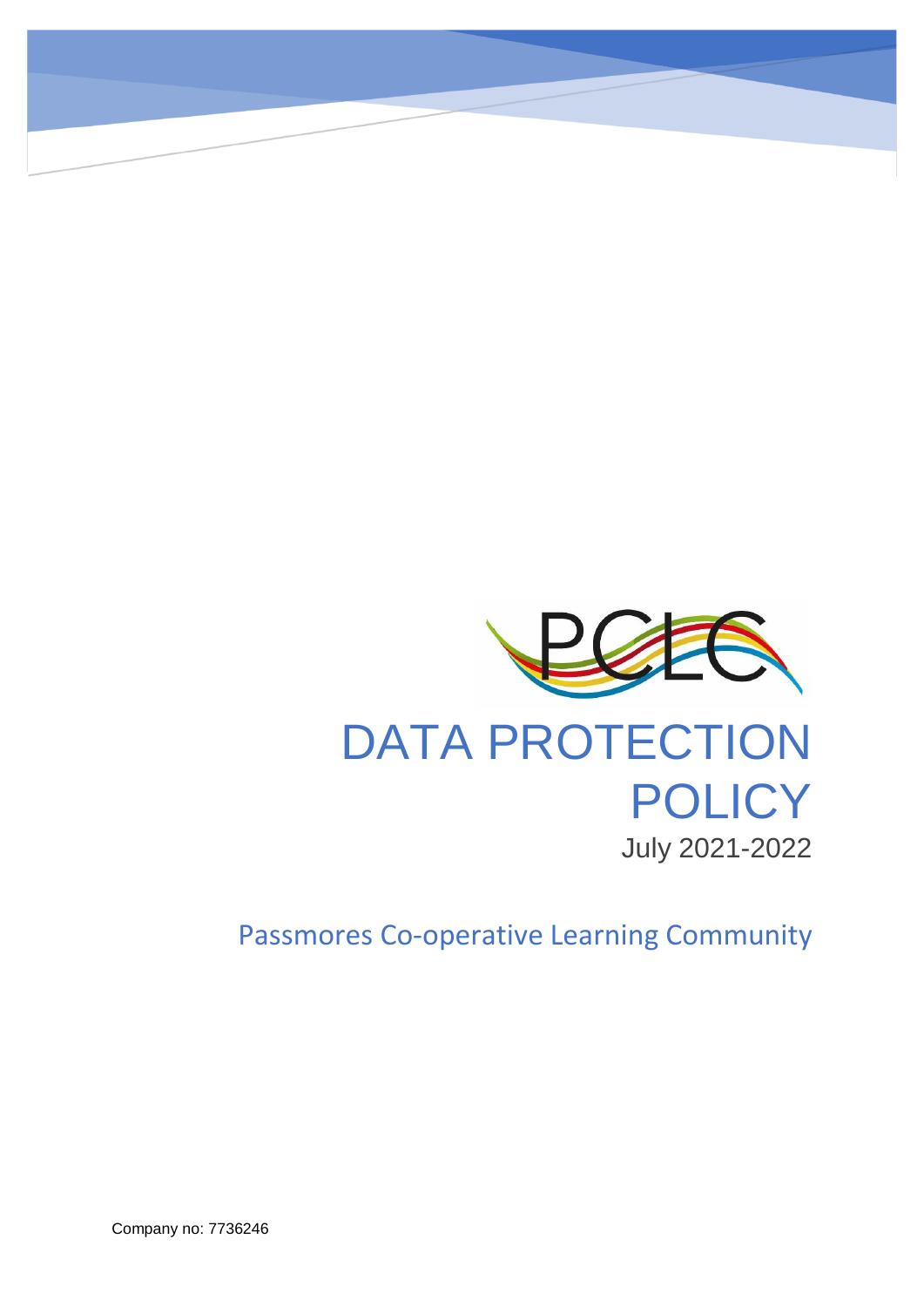# **Introduction**

# **Legislation & Guidance`**

This policy meets the requirements of the:

UK General Data Protection Regulation (UK GDPR) – the EU GDPR was incorporated into UK legislation, with some amendments, by [The Data Protection, Privacy and](https://www.legislation.gov.uk/uksi/2020/1586/made)  [Electronic Communications \(Amendments etc.\) \(EU Exit\) Regulations 2020](https://www.legislation.gov.uk/uksi/2020/1586/made) [Data Protection Act 2018 \(DPA 2018\)](http://www.legislation.gov.uk/ukpga/2018/12/contents/enacted)

It is based on guidance published by the Information Commissioner's Office (ICO) on the GDPR.

[https://ico.org.uk/for-organisations/guide-to-data-protection/guide-to-the-general](https://ico.org.uk/for-organisations/guide-to-data-protection/guide-to-the-general-data-protection-regulation-gdpr/)[data-protection-regulation-gdpr/](https://ico.org.uk/for-organisations/guide-to-data-protection/guide-to-the-general-data-protection-regulation-gdpr/)

It also reflects the ICO's for the use of surveillance cameras and personal information.

<https://ico.org.uk/media/1542/cctv-code-of-practice.pdf>

In addition, this policy complies with regulation 5 of the Education (Pupil Information) [\(England\) Regulations 2005,](http://www.legislation.gov.uk/uksi/2005/1437/regulation/5/made) which gives parents the right of access to their child's educational record.

In addition, this policy complies with our funding agreement and articles of association.

The General Data Protection Regulation (GDPR) ensures a balance between an individual's rights to privacy and the lawful processing of personal data undertaken by organisations during their business. It aims to protect the rights of individuals about whom data is obtained, stored, processed, or supplied and requires that organisations take appropriate security measures against unauthorised access, alteration, disclosure or destruction of personal data.

The School will protect and maintain a balance between data protection rights in accordance with the GDPR. This policy sets out how we handle the personal data of our pupils, parents, suppliers, employees, workers and other third parties.

This policy does not form part of any individual's terms and conditions of employment with the School and is not intended to have contractual effect. Changes to data protection legislation will be monitored and further amendments may be required to this policy in order to remain compliant with legal obligations.

All members of staff are required to familiarise themselves with its content and comply with the provisions contained in it. Breach of this policy will be treated as a disciplinary offence which may result in disciplinary action under the School's Disciplinary Policy and Procedure up to and including summary dismissal depending on the seriousness of the breach.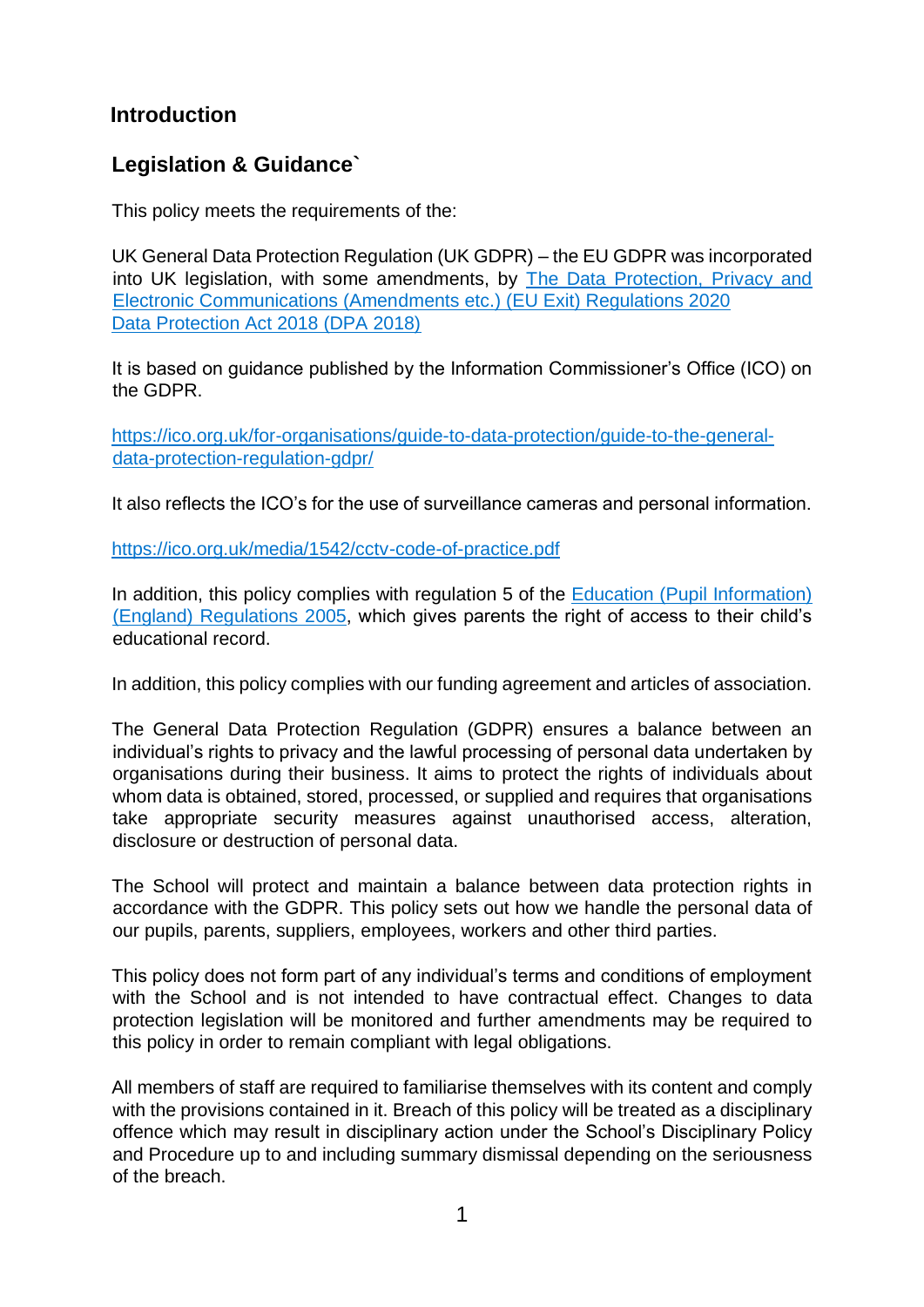# **Definitions**

### **Personal data**

Personal data is any information relating to an individual where the individual can be identified (directly or indirectly) from that data alone or in combination with other identifiers we possess or can reasonably access. This includes special category data and pseudonymised personal data but excludes anonymous data or data that has had the identity of an individual permanently removed.

Any information relating to an identified, or identifiable, living individual.

### **This may include the individual's**

Name (including initials), Identification number, Location data, Online identifier, such as a username. It may also include factors specific to the individual's physical, physiological, genetic, mental, economic, cultural or social identity.

Personal data will be stored either electronically or as part of a structured manual filing system in such a way that it can be retrieved automatically by reference to the individual or criteria relating to that individual.

### **Special Category Data**

Previously termed "Sensitive Personal Data", Special Category Data is similar by definition and refers to data concerning an individual Data Subject's racial or ethnic origin, political or religious beliefs, trade union membership, physical and mental health, sexuality, biometric or genetic data and personal data relating to criminal offences and convictions.

### **Data Subject**

An individual about whom such information is stored is known as the Data Subject. It includes but is not limited to employees.

### **Data Controller**

The organisation storing and controlling such information (i.e., the School) is referred to as the Data Controller.

### **Processing**

Processing data involves any activity that involves the use of personal data. This includes but is not limited to, obtaining, recording, or holding data or carrying out any operation or set of operations on that data such as organisation, amending, retrieving using, disclosing, erasing or destroying it. Processing also includes transmitting or transferring personal data to third parties.

### **Personal Data Breach**

A breach of security leading to the accidental or unlawful destruction, loss, alteration, unauthorised disclosure of, or access to, personal data.

### **Data Protection Impact Assessment (DPIA)**

DPIAs are a tool used to identify risks in data processing activities with a view to reducing them.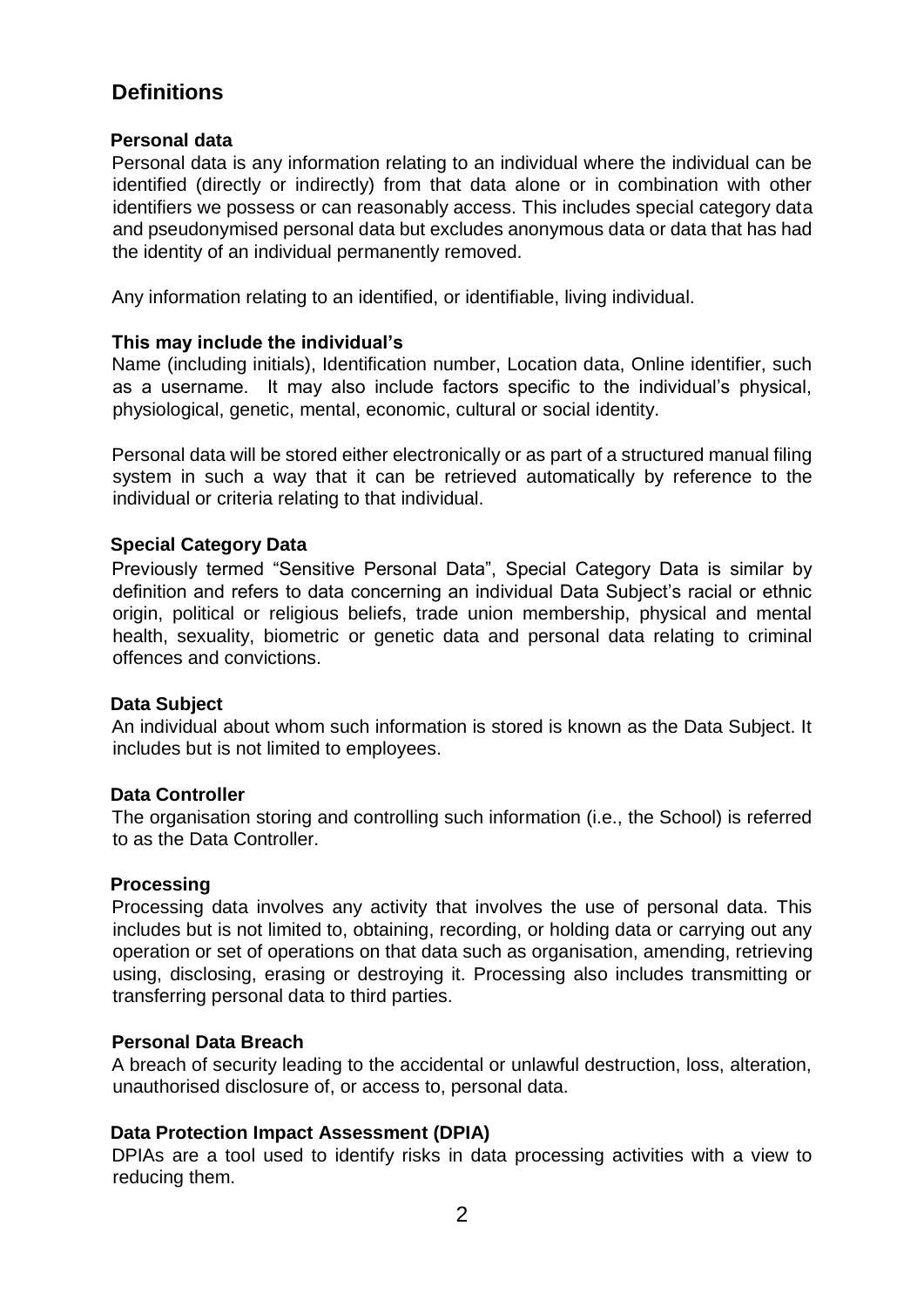### **Criminal Records Information**

This refers to personal information relating to criminal convictions and offences, allegations, proceedings, and related security measures.

### **The data controller**

Our school processes personal data relating to parents, pupils, staff, trustees, local governors, visitors, and others, and therefore is a data controller. The school is registered with the ICO and has paid its data protection fee to the ICO, as legally required.

### **Roles and responsibilities**

This policy applies to **all staff** employed by our school, and to external organisations or individuals working on our behalf. Staff who do not comply with this policy may face disciplinary action.

### **Trust Board**

The Trust Board has overall responsibility for ensuring that our school complies with all relevant data protection obligations.

### **Data protection officer**

The data protection officer (DPO) is responsible for overseeing the implementation of this policy, monitoring our compliance with data protection law, and developing related policies and guidelines where applicable.

They will provide an annual report of their activities directly to the Trust Board and, where relevant, report to the board their advice and recommendations on school data protection issues.

Full details of the DPO's responsibilities are set out in their job description. Our DPO is T**ina Sparrow** and is contactable via email at **[emailgdpr@pclc.co.uk.](mailto:emailgdpr@pclc.co.uk.)**

### **Principal**

The co-principal, **Mr Vic Goddard** acts as the representative of the data controller on a day-to-day basis.

### **All staff**

Staff are responsible for ccollecting, storing, and processing any personal data in accordance with this policy and informing the school of any changes to their personal data, such as a change of address.

### **Contacting the DPO in the following circumstances:**

With any questions about the operation of this policy, data protection law, retaining personal data or keeping personal data secure.

- $\triangleright$  If they have any concerns that this policy is not being followed.
- $\triangleright$  If they are unsure whether they have a lawful basis to use personal data in a particular way.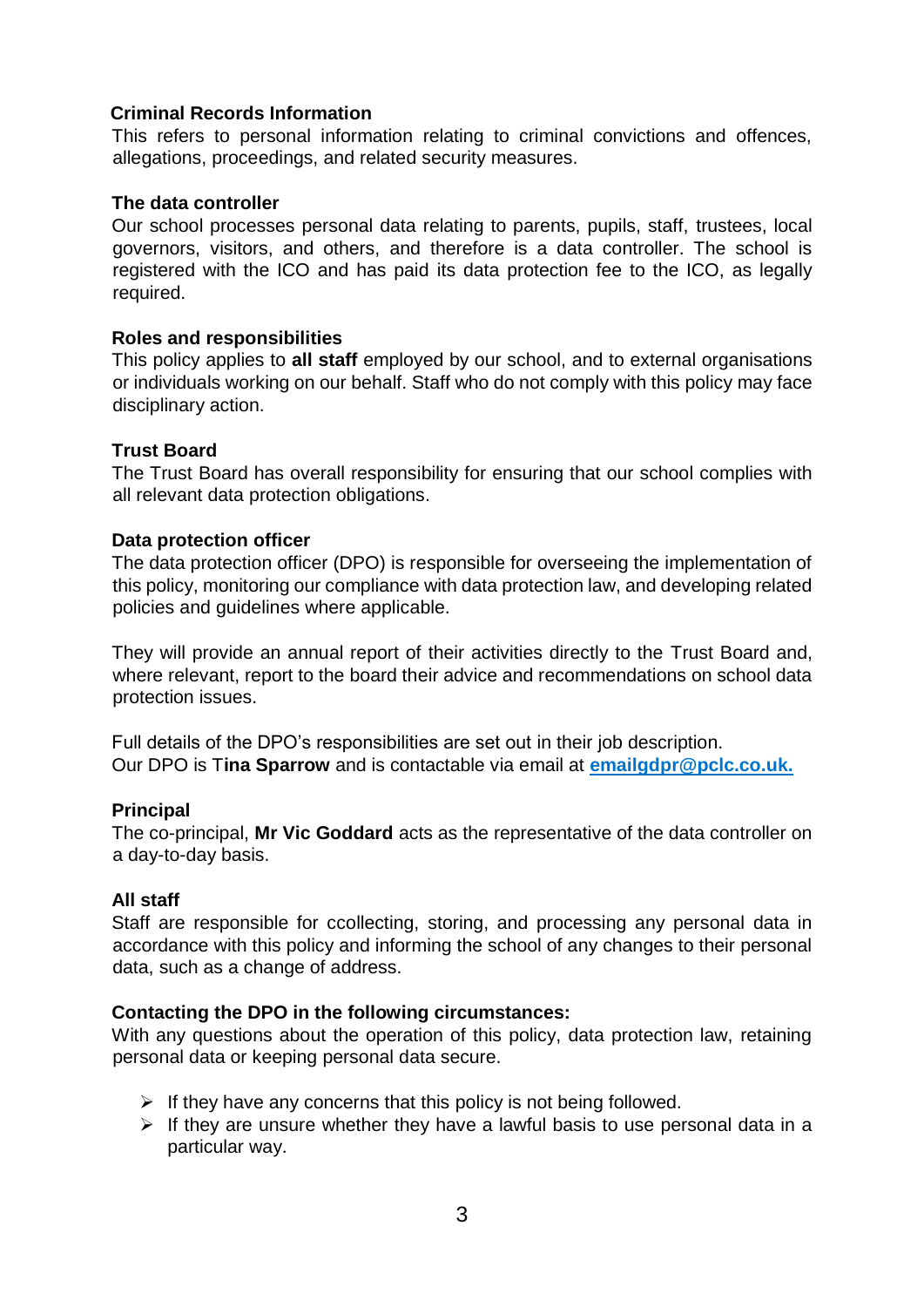- $\triangleright$  If they need to rely on or capture consent, draft a privacy notice, deal with data protection rights invoked by an individual, or transfer personal data outside the UK.
- $\triangleright$  If there has been a data breach.
- $\triangleright$  Whenever they are engaging in a new activity that may affect the privacy rights of individuals.
- $\triangleright$  If they need help with any contracts or sharing personal data with third parties.

## **Data Protection Principles**

The School are responsible for and adhere to the principles relating to the processing of personal data as set out in the GDPR.

The principles the School must adhere to are: -

- $\triangleright$  Personal data must be processed lawfully, fairly and in a transparent manner.
- ➢ Personal data must be collected only for specified, explicit and legitimate purposes.
- $\triangleright$  Personal data must be adequate, relevant, and limited to what is necessary in relation to the purposes for which it is processed.
- $\triangleright$  Personal data must be accurate and, where necessary, kept up to date.
- $\triangleright$  Personal data must not be kept in a form which permits identification of data subjects for longer than is necessary for the purposes for which the data is processed; and
- $\triangleright$  Personal data must be processed in a manner that ensures its security using appropriate technical and organisational measures to protect against unauthorised or unlawful processing and against accidental loss, destruction, or damage.

### **Collecting personal data**

### **Lawfulness, fairness, and transparency**

- ➢ We will only process personal data where we have one of 6 'lawful bases' (legal reasons) to do so under data protection law:
- ➢ The data needs to be processed so that the school can **fulfil a contract** with the individual, or the individual has asked the school to take specific steps before entering a contract.
- ➢ The data needs to be processed so that the school can **comply with a legal obligation**.
- ➢ The data needs to be processed to ensure the **vital interests** of the individual or another person i.e., to protect someone's life.
- $\triangleright$  The data needs to be processed so that the school, as a public authority, can **perform a task in the public interest or exercise its official authority.**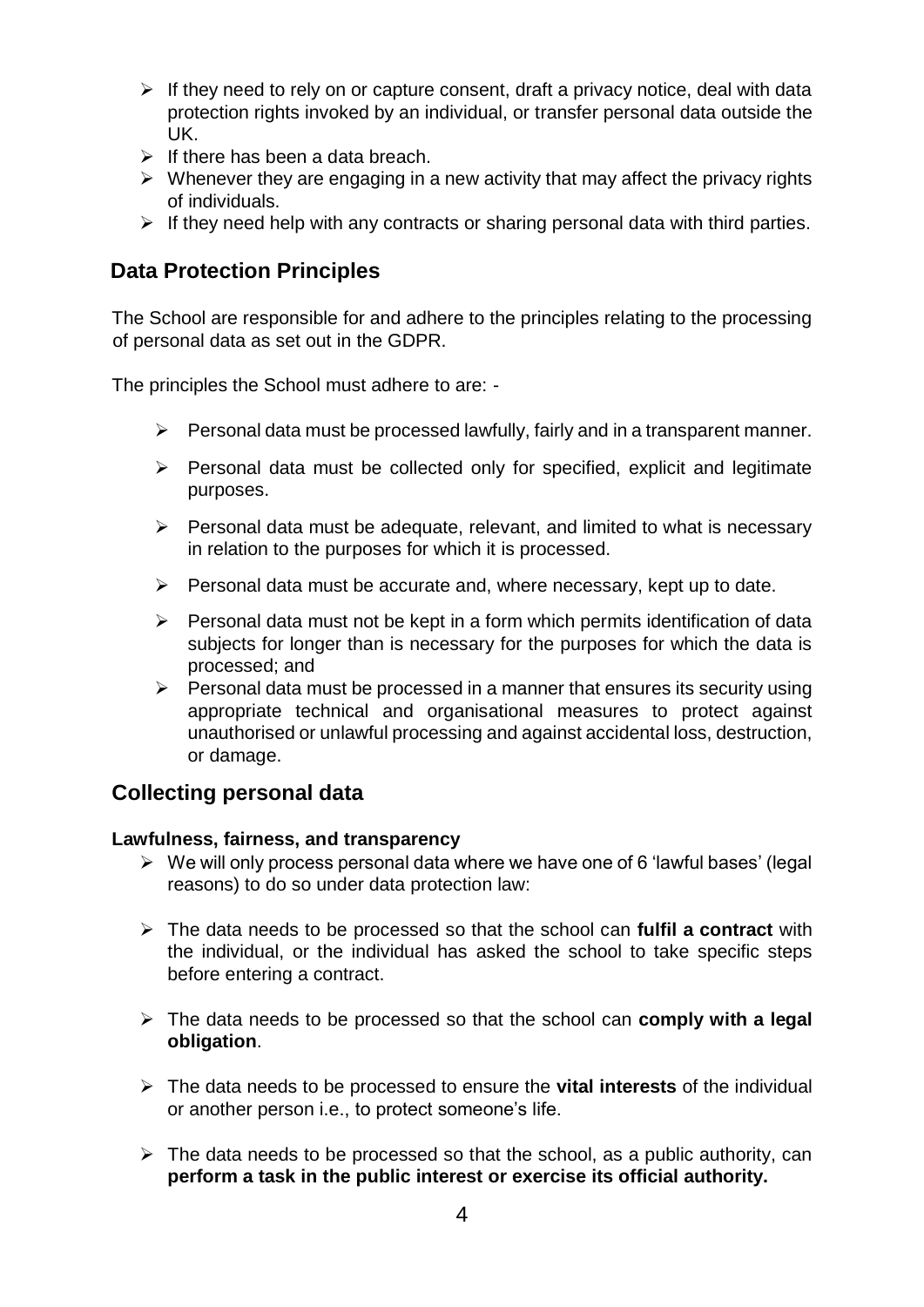- ➢ The data needs to be processed for the **legitimate interests** of the school (where the processing is not for any tasks the school performs as a public authority) or a third party, provided the individual's rights and freedoms are not overridden.
- $\triangleright$  The individual (or their parent/carer when appropriate in the case of a pupil) has freely given clear **consent.**

For special categories of personal data, we will also meet one of the special category conditions for processing under data protection law:

- $\triangleright$  The individual (or their parent/carer when appropriate in the case of a pupil) has given **explicit consent.**
- $\triangleright$  The data needs to be processed to perform or exercise obligations or rights in relation to **employment, social security or social protection law.**
- ➢ The data needs to be processed to ensure the **vital interests** of the individual or another person, where the individual is physically or legally incapable of giving consent.
- ➢ The data has already been made **manifestly public** by the individual.
- ➢ The data needs to be processed for the establishment, exercise, or defence of **legal claims.**
- ➢ The data needs to be processed for reasons of **substantial public interest** as defined in legislation.
- ➢ The data needs to be processed for **health or social care purposes**, and the processing is done by, or under the direction of, a health or social work professional or by any other person obliged to confidentiality under law.
- ➢ The data needs to be processed for **public health reasons**, and the processing is done by, or under the direction of, a health professional or by any other person obliged to confidentiality under law.
- ➢ The data needs to be processed for **archiving purposes**, scientific or historical research purposes, or statistical purposes, and the processing is in the public interest.

For criminal offence data, we will meet both a lawful basis and a condition set out under data protection law. Conditions include:

 $\triangleright$  The individual (or their parent/carer when appropriate in the case of a pupil) has given **consent.**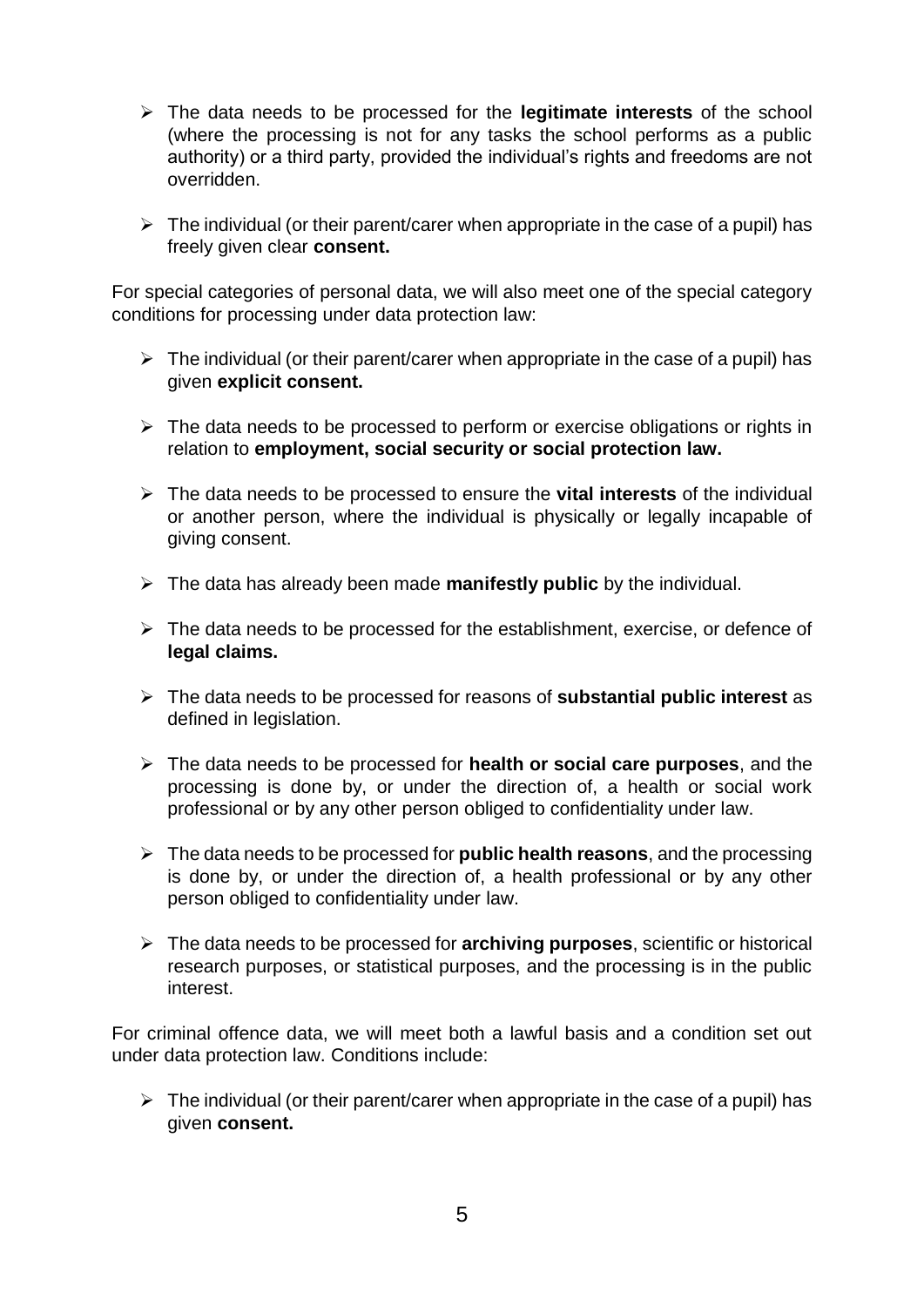- ➢ The data needs to be processed to ensure the **vital interests** of the individual or another person, where the individual is physically or legally incapable of giving consent.
- ➢ The data has already been made **manifestly public** by the individual.
- $\triangleright$  The data needs to be processed for or in connection with legal proceedings, to obtain legal advice, or for the establishment, exercise, or defence of **legal rights.**
- ➢ The data needs to be processed for reasons of **substantial public interest** as defined in legislation.

Whenever we first collect personal data directly from individuals, we will provide them with the relevant information required by data protection law.

We will always consider the fairness of our data processing. We will ensure we do not handle personal data in ways that individuals would not reasonably expect or use personal data in ways which have unjustified adverse effects on them.

### **Limitation, minimisation and accuracy**

We will only collect personal data for specified explicit and legitimate reasons. We will explain these reasons to the individuals when we first collect their data.

If we want to use personal data for reasons other than those given when we first obtained it, we will inform the individuals concerned before we do so and seek consent where necessary.

Staff must only process personal data where it is necessary to do their jobs.

We will keep data accurate and, where necessary, up to date. Inaccurate data will be rectified or erased when appropriate.

In addition, when staff no longer need the personal data they hold, they must ensure it is deleted or anonymised. This will be done in accordance with the school's record retention schedule.

### **Sharing personal data**

We will not normally share personal data with anyone else without consent, but there are certain circumstances where we may be required to do so. These include, but are not limited to, situations where:

- $\triangleright$  There is an issue with a pupil or parent/carer that puts the safety of our staff at risk.
- $\triangleright$  We need to liaise with other agencies we will seek consent as necessary before doing this.
- ➢ Our suppliers or contractors need data to enable us to provide services to our staff and pupils – for example, IT companies. When doing this, we will: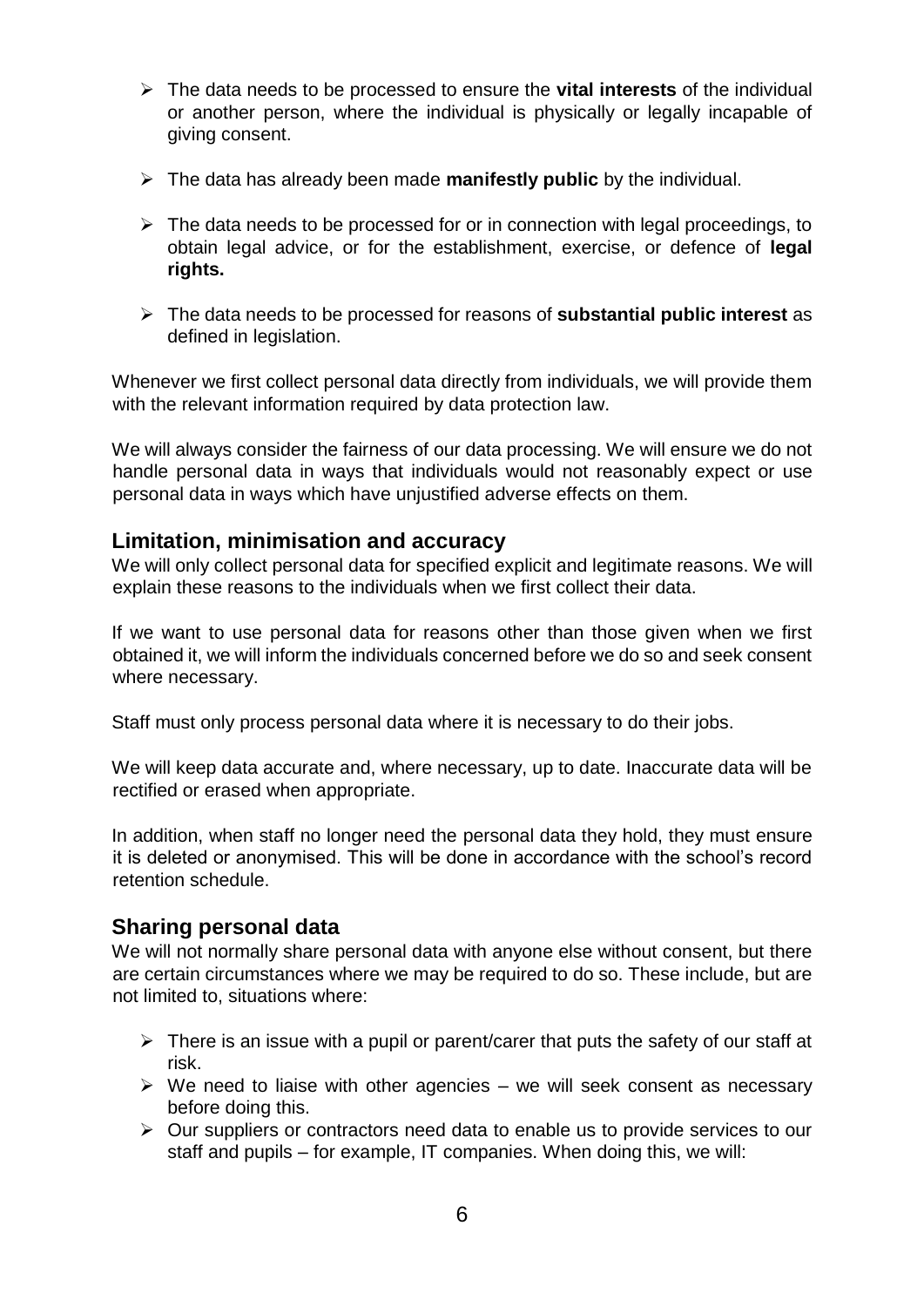- $\circ$  Only appoint suppliers or contractors which can provide sufficient guarantees that they comply with UK data protection law.
- o Establish a contract with the supplier or contractor to ensure the fair and lawful processing of any personal data we share.
- o Only share data that the supplier or contractor needs to carry out their service.

We will also share personal data with law enforcement and government bodies where we are legally required to do so.

We may also share personal data with emergency services and local authorities to help them to respond to an emergency that affects any of our pupils or staff.

Where we transfer personal data internationally, we will do so in accordance with UK data protection law.

## **Subject access requests and other rights of individuals**

### **Subject access requests**

Individuals have a right to make a 'subject access request' to gain access to personal information that the school holds about them. This includes:

- $\triangleright$  Confirmation that their personal data is being processed.
- $\triangleright$  Access to a copy of the data.
- $\triangleright$  The purposes of the data processing.
- $\triangleright$  The categories of personal data concerned.
- $\triangleright$  Who the data has been, or will be, shared with.
- $\triangleright$  How long the data will be stored for, or if this is not possible, the criteria used to determine this period.
- ➢ Where relevant, the existence of the right to request rectification, erasure, or restriction, or to object to such processing.
- $\triangleright$  The right to lodge a complaint with the ICO or another supervisory authority.
- $\triangleright$  The source of the data, if not the individual.
- ➢ Whether any automated decision-making is being applied to their data, and what the significance and consequences of this might be for the individual.
- $\triangleright$  The safeguards provided if the data is being transferred internationally.

### **Subject access requests can be submitted in any form, but we may be able to respond to requests more quickly if they are made in writing and include:**

- $\triangleright$  Name of individual.
- ➢ Correspondence address.
- $\triangleright$  Contact number and email address.
- ➢ Details of the information requested.

### **If staff receive a subject access request in any form, they must immediately forward it to the DPO.**

### **Children and subject access requests**

Personal data about a child belongs to that child, and not the child's parents or carers. For a parent or carer to make a subject access request with respect to their child, the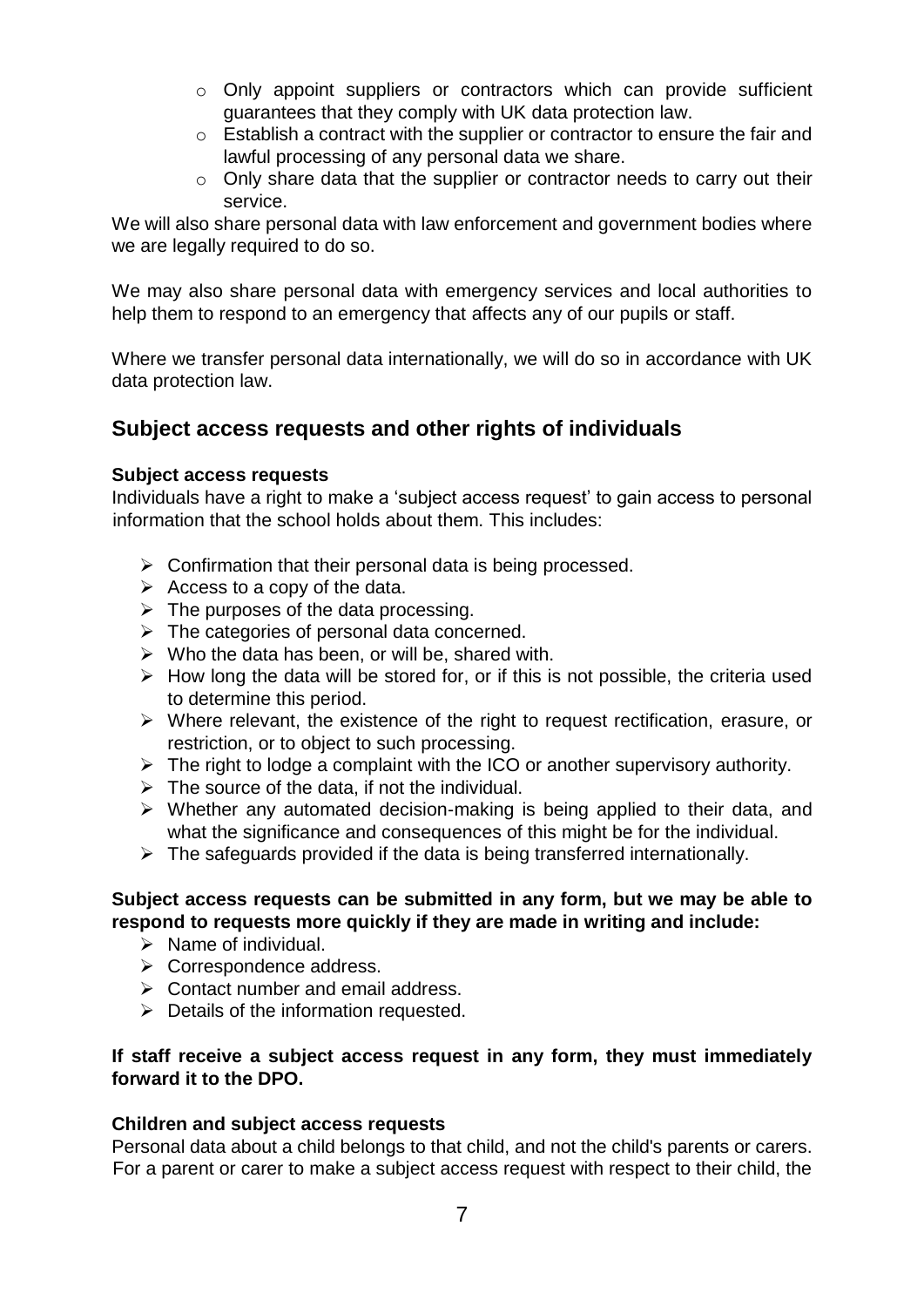child must either be unable to understand their rights and the implications of a subject access request or have given their consent.

Children aged 12 and above are generally regarded to be mature enough to understand their rights and the implications of a subject access request. Therefore, most subject access requests from parents or carers of pupils at our school may not be granted without the express permission of the pupil. This is not a rule and a pupil's ability to understand their rights will always be judged on a case-by-case basis.

### **Responding to subject access requests**

When responding to requests, we:

- $\triangleright$  May ask the individual to provide 2 forms of identification.
- $\triangleright$  May contact the individual via phone to confirm the request was made.
- ➢ Will respond without delay and within 1 month of receipt of the request (or receipt of the additional information needed to confirm identity, where relevant).
- $\triangleright$  Will provide the information free of charge.
- $\triangleright$  May tell the individual we will comply within 3 months of receipt of the request, where a request is complex or numerous. We will inform the individual of this within 1 month and explain why the extension is necessary.

We may not disclose information for a variety of reasons, such as if it:

- $\triangleright$  Might cause serious harm to the physical or mental health of the pupil or another individual.
- $\triangleright$  Would reveal that the child is being or has been abused, or is at risk of abuse, where the disclosure of that information would not be in the child's best interests.
- ➢ Would include another person's personal data that we cannot reasonably anonymise, and we do not have the other person's consent and it would be unreasonable to proceed without it.
- $\triangleright$  Is part of certain sensitive documents, such as those related to crime, immigration, legal proceedings or legal professional privilege, management forecasts, negotiations, confidential references, or exam scripts.

If the request is unfounded or excessive, we may refuse to act on it, or charge a reasonable fee to cover administrative costs. We will consider whether the request is repetitive in nature when making this decision.

When we refuse a request, we will tell the individual why, and tell them they have the right to complain to the ICO or they can seek to enforce their subject access right through the courts.

### **Other data protection rights of the individual**

In addition to the right to make a subject access request (see above), and to receive information when we are collecting their data about how we use and process it, individuals also have the right to: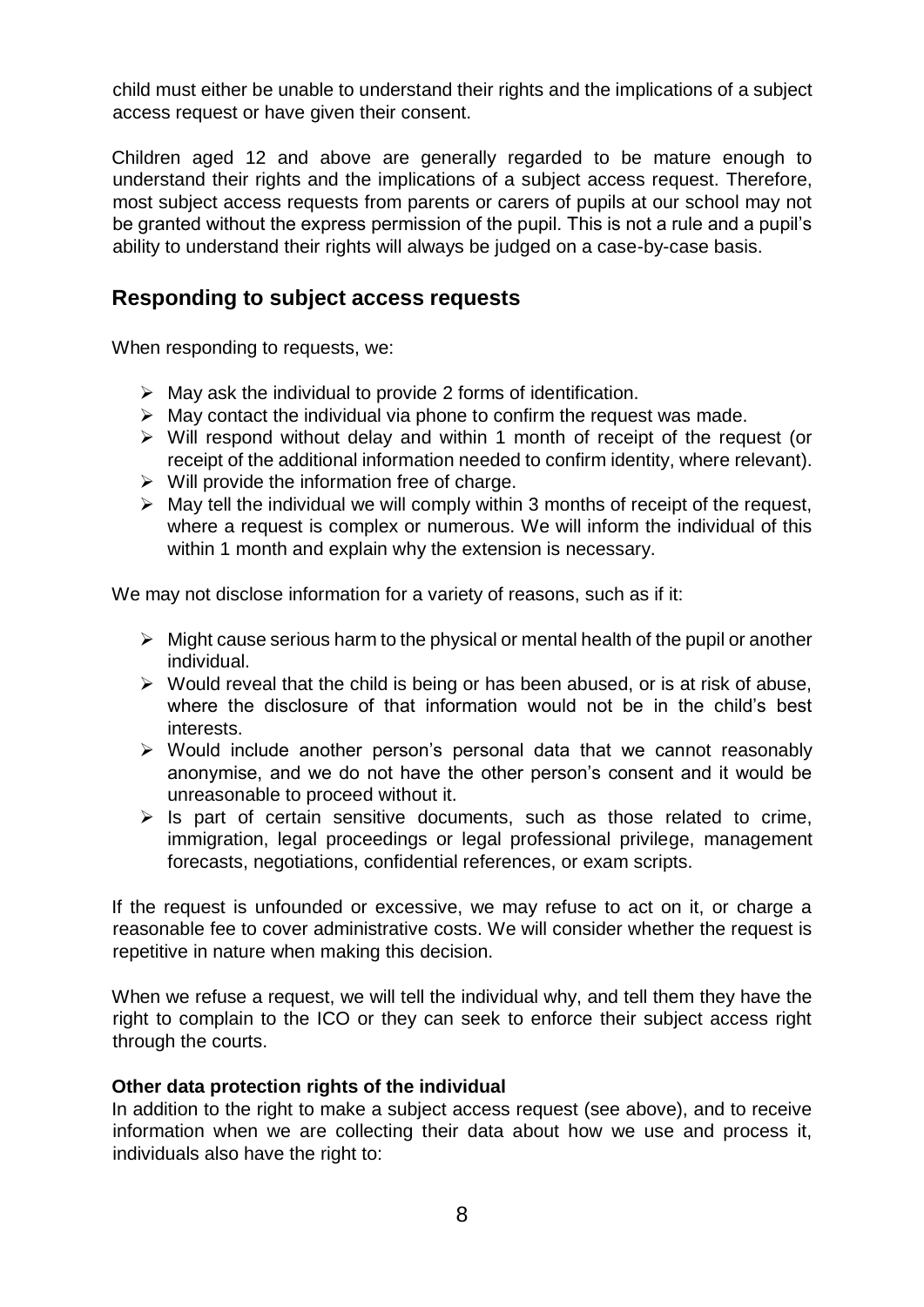- $\triangleright$  Withdraw their consent to processing at any time.
- $\triangleright$  Ask us to rectify, erase or restrict processing of their personal data (in certain circumstances.)
- $\triangleright$  Prevent use of their personal data for direct marketing.
- $\triangleright$  Object to processing which has been justified on the basis of public interest, official authority or legitimate interests.
- ➢ Challenge decisions based solely on automated decision making or profiling (i.e., making decisions or evaluating certain things about an individual based on their personal data with no human involvement)
- $\triangleright$  Be notified of a data breach (in certain circumstances).
- $\triangleright$  Make a complaint to the ICO.
- $\triangleright$  Ask for their personal data to be transferred to a third party in a structured, commonly used, and machine-readable format (in certain circumstances).

Individuals should submit any request to exercise these rights to the DPO. If staff receive such a request, they must immediately forward it to the DPO.

### **Parental requests to see the educational record**

Parents, or those with parental responsibility, have a legal right to free access to their child's educational record (which includes most information about a pupil) within 15 school days of receipt of a written request.

If the request is for a copy of the educational record, the school may charge a fee to cover the cost of supplying it.

This right applies as long as the pupil concerned is aged under 18.

There are certain circumstances in which this right can be denied, such as if releasing the information might cause serious harm to the physical or mental health of the pupil or another individual, or if it would mean releasing exam marks before they are officially announced.

# **CCTV**

We use CCTV in various locations around the school site to ensure it remains safe.

- ➢ We will adhere to the ICO's code of practice for the use of CCTV. <https://ico.org.uk/media/1542/cctv-code-of-practice.pdf>
- ➢ We do not need to ask individuals' permission to use CCTV, but we make it clear where individuals are being recorded.
- ➢ Security cameras are clearly visible and accompanied by prominent signs explaining that CCTV is in use.

**Any enquiries about the CCTV system should be directed to Mr Goddard or Miss Christie – Co Principals of Passmores Academy.**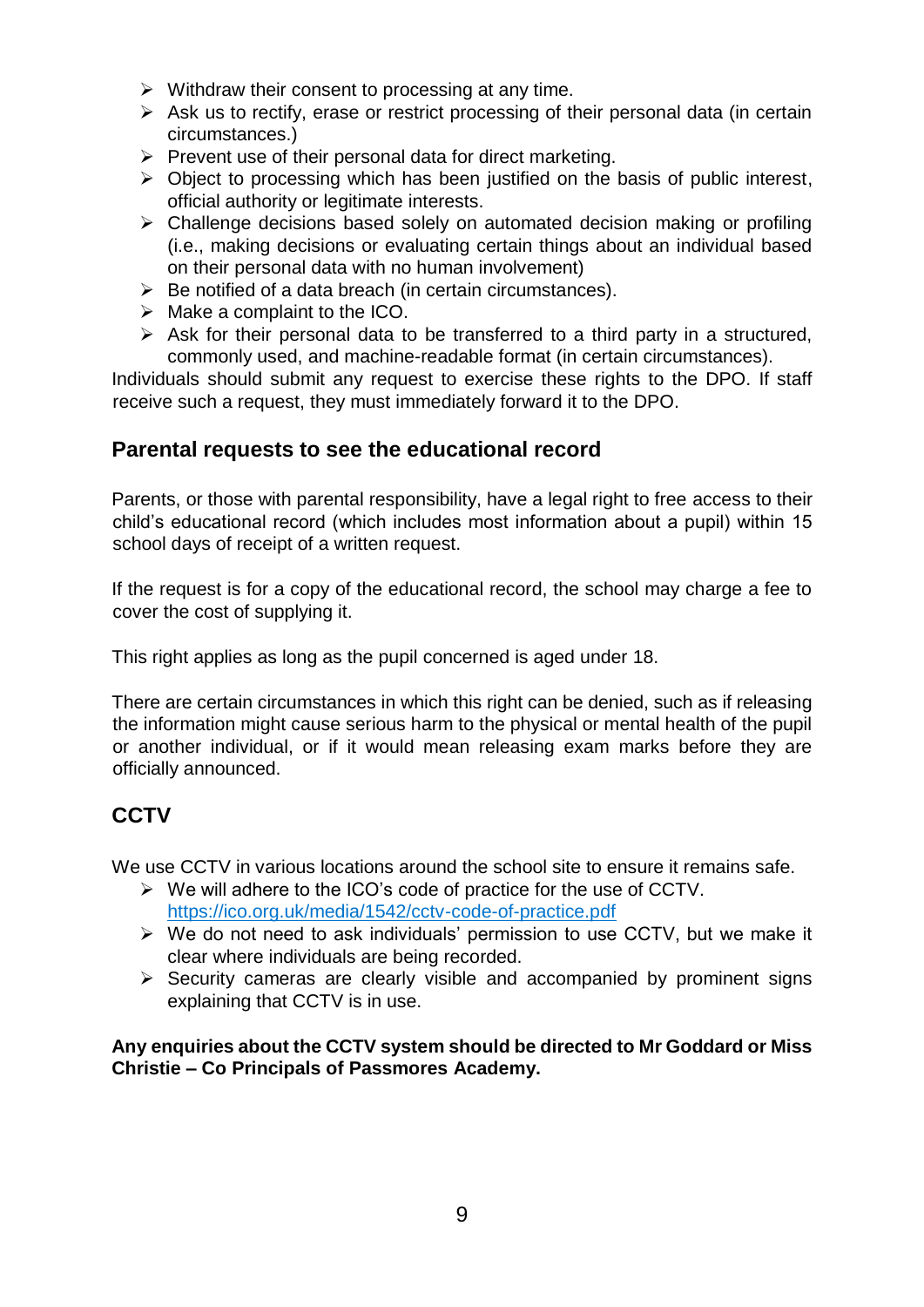## **Photographs and videos**

As part of our school activities, we may take photographs and record images of individuals within our school.

We will obtain written consent from parents/carers, or pupils aged 18 and over, for photographs and videos to be taken of pupils for communication, marketing, and promotional materials.

Where we need parental consent, we will clearly explain how the photograph and/or video will be used to both the parent/carer and pupil. Where we do not need parental consent, we will clearly explain to the pupil how the photograph and/or video will be used.

Any photographs and videos taken by parents/carers at school events for their own personal use are not covered by data protection legislation. However, we will ask that photos or videos with other pupils are not shared publicly on social media for safeguarding reasons, unless all the relevant parents/carers (or pupils where appropriate) have agreed to this.

All schools add and adapt to reflect your school's uses of photographs and videos for communication, marketing, and promotional materials:

Where the school takes photographs and videos, uses may include:

- ➢ Within school on notice boards and in school magazines, brochures, newsletters, etc.
- ➢ Outside of school by external agencies such as the school photographer, newspapers, campaigns
- ➢ Online on our school website or social media pages

Consent can be refused or withdrawn at any time. If consent is withdrawn, we will delete the photograph or video and not distribute it further.

When using photographs and videos in this way we will not accompany them with any other personal information about the child, to ensure they cannot be identified.

### **Data protection by design and default**

We will put measures in place to show that we have integrated data protection into all of our data processing activities, including:

- ➢ Appointing a suitably qualified DPO, and ensuring they have the necessary resources to fulfil their duties and maintain their expert knowledge.
- ➢ Only processing personal data that is necessary for each specific purpose of processing, and always in line with the data protection principles set out in relevant data protection law (see section 6)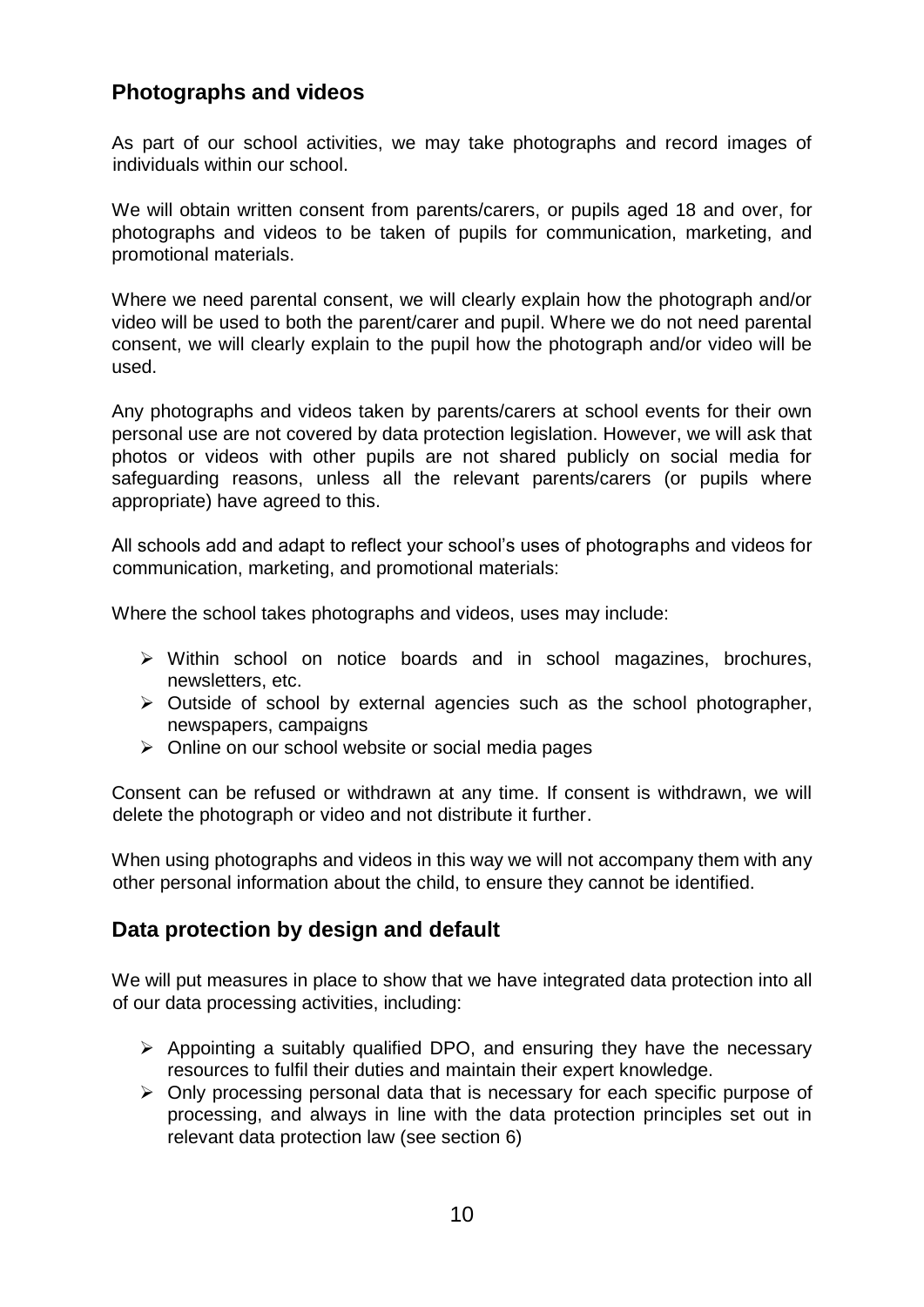- $\triangleright$  Completing data protection impact assessments where the school's processing of personal data presents a high risk to rights and freedoms of individuals, and when introducing new technologies (the DPO will advise on this process)
- $\triangleright$  Integrating data protection into internal documents including this policy, any related policies and privacy notices
- ➢ Regularly training members of staff on data protection law, this policy, any related policies, and any other data protection matters; we will also keep a record of attendance.
- ➢ Regularly conducting reviews and audits to test our privacy measures and make sure we are compliant.
- ➢ Appropriate safeguards being put in place if we transfer any personal data outside of the UK, where different data protection laws may apply.
- ➢ Maintaining records of our processing activities, including:
	- o For the benefit of data subjects, making available the name and contact details of our school and DPO and all information we are required to share about how we use and process their personal data (via our privacy notices)
	- $\circ$  For all personal data that we hold, maintaining an internal record of the type of data, type of data subject, how and why we are using the data, any third-party recipients, any transfers outside of the UK and the safeguards for those, retention periods and how we are keeping the data secure.

## **Data security and storage of records**

We will protect personal data and keep it safe from unauthorised or unlawful access, alteration, processing, or disclosure, and against accidental or unlawful loss, destruction, or damage.

In particular:

- ➢ Paper-based records and portable electronic devices, such as laptops and hard drives that contain personal data, are kept under lock and key when not in use.
- ➢ Papers containing confidential personal data must not be left on office and classroom desks, on staffroom tables, or left anywhere else where there is general access.
- $\triangleright$  Where personal information needs to be taken off site, staff must sign it in and out from the school office.
- ➢ Passwords that are at least 10 characters long containing letters and numbers are used to access school computers, laptops, and other electronic devices. Staff and pupils are reminded that they should not reuse passwords from other sites.
- ➢ Encryption software is used to protect all portable devices and removable media, such as laptops and USB devices.
- ➢ Staff, pupils or trustees/local governors who store personal information on their personal devices are expected to follow the same security procedures as for school-owned equipment.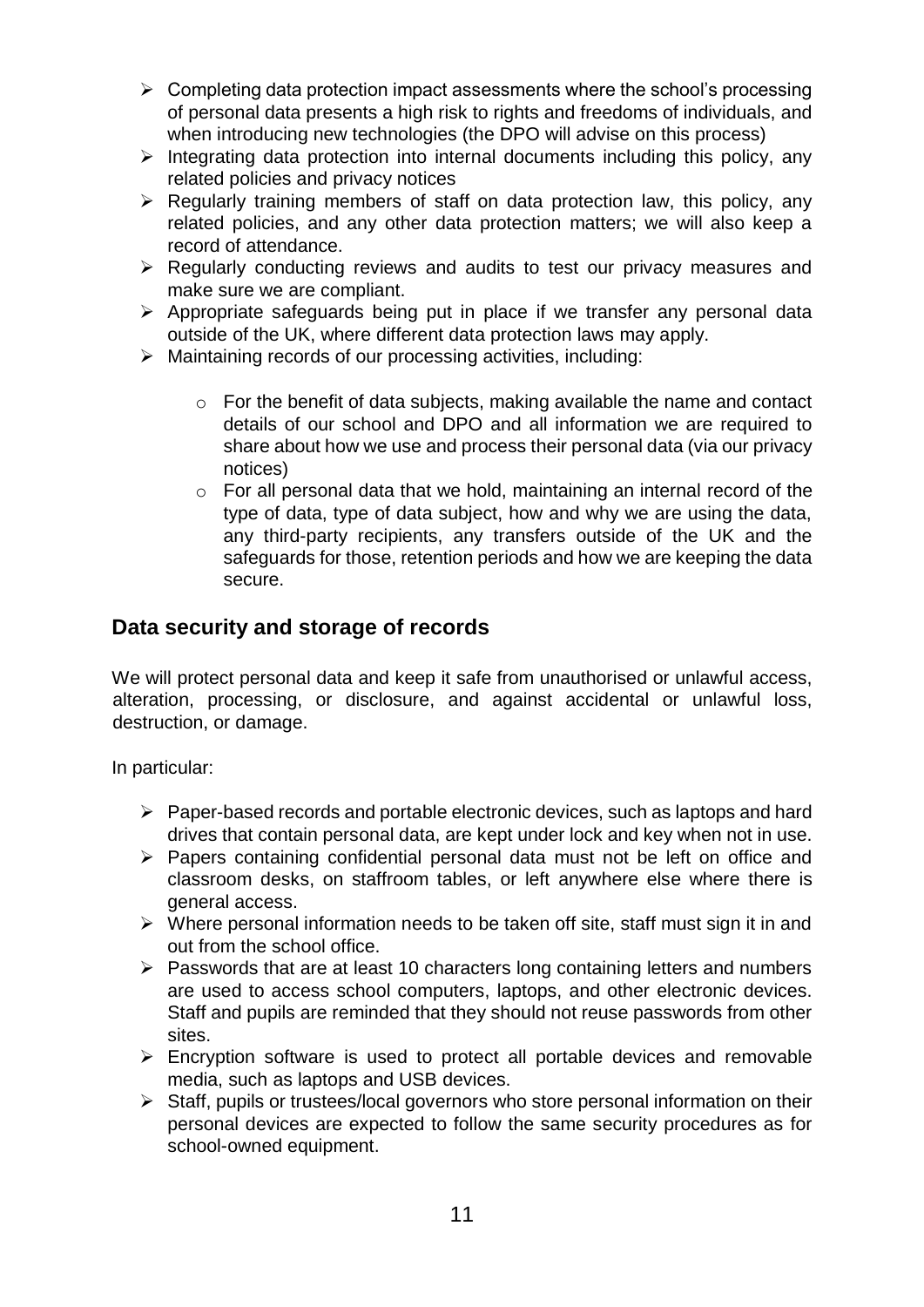$\triangleright$  Where we need to share personal data with a third party, we carry out due diligence and take reasonable steps to ensure it is stored securely and adequately protected.

# **Disposal of records**

Personal data that is no longer needed will be disposed of securely. Personal data that has become inaccurate or out of date will also be disposed of securely, where we cannot or do not need to rectify or update it.

### **We will follow the Information and Records Management Society Toolkit 2019 as the framework through which effective record management will be achieved.**

We will shred or incinerate paper-based records and overwrite or delete electronic files. We may also use a third party to safely dispose of records on the school's behalf. If we do so, we will require the third party to provide sufficient guarantees that it complies with data protection law.

## **Personal data breaches**

The school will make all reasonable endeavours to ensure that there are no personal data breaches.

In the unlikely event of a suspected data breach, we will follow the procedure set out in appendix 1.

When appropriate, we will report the data breach to the ICO within 72 hours after becoming aware of it. Such breaches in a school context may include, but are not limited to:

- $\triangleright$  A non-anonymised dataset being published on the school website which shows the exam results of pupils eligible for the pupil premium.
- ➢ Safeguarding information being made available to an unauthorised person.
- $\triangleright$  The theft of a school laptop containing non-encrypted personal data about pupils.

# **Training**

All staff and trustees/local governors are provided with data protection training as part of their induction process.

Data protection will also form part of continuing professional development, where changes to legislation, guidance or the school's processes make it necessary.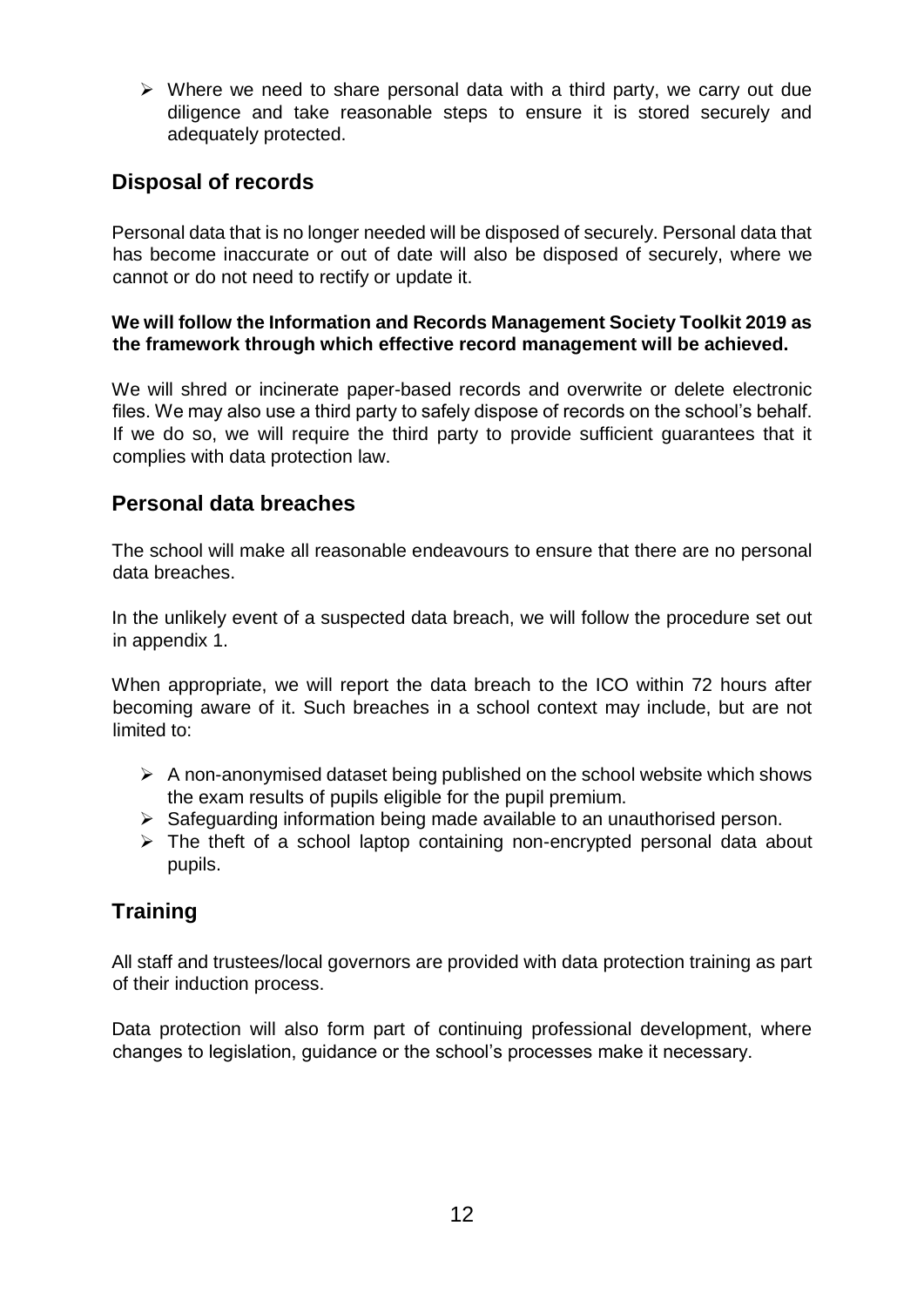## **Monitoring arrangements**

The DPO is responsible for monitoring and reviewing this policy. This policy will be reviewed annually and approved by the Trust Board.

Note: the annual review frequency here reflects the Department for Education's recommendation in its advice on policies for schools.

[https://www.gov.uk/government/publications/statutory-policies-for-schools-and](https://www.gov.uk/government/publications/statutory-policies-for-schools-and-academy-trusts)[academy-trusts](https://www.gov.uk/government/publications/statutory-policies-for-schools-and-academy-trusts)

### **Links with other policies**

- ➢ **Management of Information Systems and Social Media Policy**
- ➢ **ICO A data protection code of practice for surveillance cameras and personal information**
- ➢ **Data Subject Access Request Policy**
- ➢ **Data Subject Access Request Proforma**
- ➢ **How we use your information – Privacy Notice – School Workforce**

**The PCLC Trustees formally approved the policy on 13th July 2021.**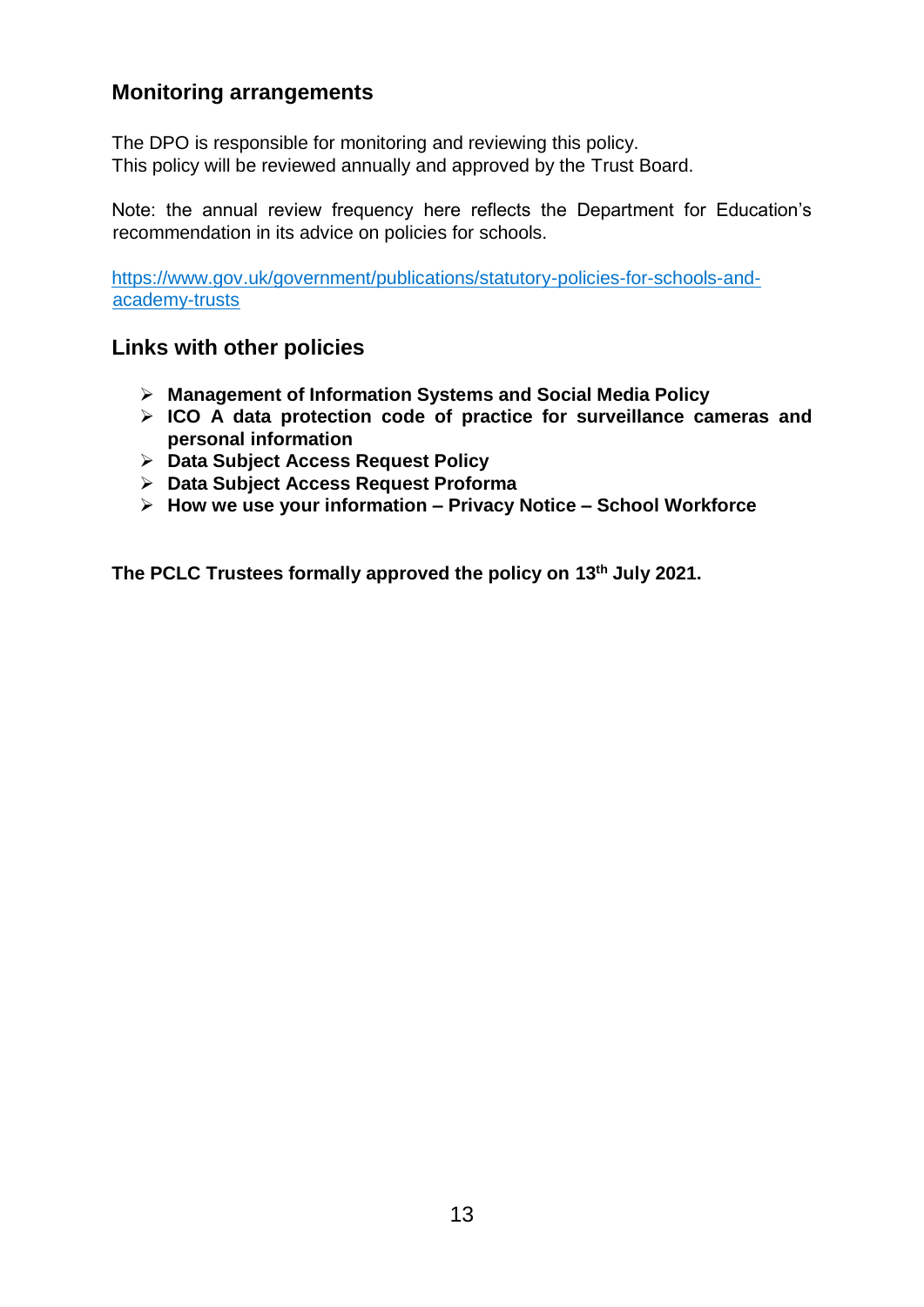# **Appendix 1: Personal data breach procedure**

This procedure is based on guidance and breaches produced by the Information Commissioner's Office (ICO).

[https://ico.org.uk/for-organisations/guide-to-data-protection/guide-to-the-general](https://ico.org.uk/for-organisations/guide-to-data-protection/guide-to-the-general-data-protection-regulation-gdpr/personal-data-breaches/)[data-protection-regulation-gdpr/personal-data-breaches/](https://ico.org.uk/for-organisations/guide-to-data-protection/guide-to-the-general-data-protection-regulation-gdpr/personal-data-breaches/)

On finding or causing a breach, or potential breach, the staff member, trustees/ local governor or data processor must immediately notify the data protection officer (DPO) emailing [emailgdpr@pclc.co.uk](mailto:emailgdpr@pclc.co.uk) detailing the alleged breach.

The DPO will investigate the report and determine whether a breach has occurred. To decide, the DPO will consider whether personal data has been accidentally or unlawfully:

- Lost
- Stolen
- Destroyed
- Altered
- Disclosed or made available where it should not have been.
- Made available to unauthorised people.

Staff and trustees/ local governors will cooperate with the investigation (including allowing access to information and responding to questions). The investigation will not be treated as a disciplinary investigation.

If a breach has occurred or it is considered to be likely that is the case, the DPO will alert the Principal and the chair of trustees.

The DPO will make all reasonable efforts to contain and minimise the impact of the breach. Relevant staff members or data processors should help the DPO with this where necessary, and the DPO should take external advice when required (e.g., from IT providers

The DPO will assess the potential consequences (based on how serious they are and how likely they are to happen) before and after the implementation of steps to mitigate the consequences.

The DPO will work out whether the breach must be reported to the ICO and the individuals affected using the ICO's self-assessment tool.

[https://ico.org.uk/for-organisations/report-a-breach/personal-data-breach](https://ico.org.uk/for-organisations/report-a-breach/personal-data-breach-assessment/)[assessment/](https://ico.org.uk/for-organisations/report-a-breach/personal-data-breach-assessment/)

The DPO will document the decisions (either way), in case the decisions are challenged at a later date by the ICO or an individual affected by the breach.

Documented decisions are stored with the DPO electronically and in a folder if deemed necessary.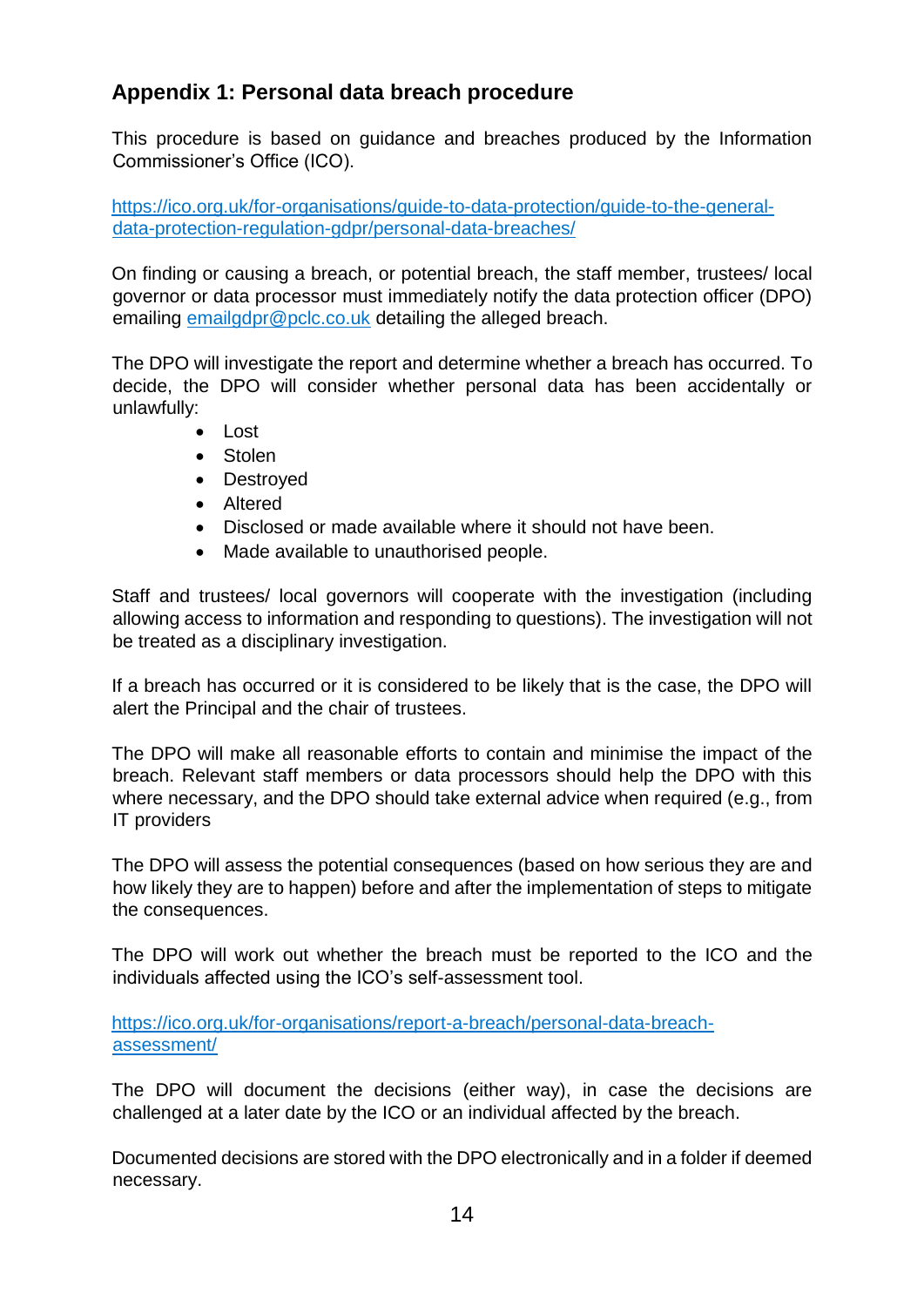Where the ICO must be notified, the DPO will do this via the ICO website, or through its breach report line (0303 123 1113), within 72 hours of the school's awareness of the breach. As required, the DPO will set out:

- A description of the nature of the personal data breach including, where possible:
	- o The categories and approximate number of individuals concerned.
	- o The categories and approximate number of personal data records concerned.
- The name and contact details of the DPO.
- A description of the likely consequences of the personal data breach
- A description of the measures that have been, or will be taken, to deal with the breach and mitigate any possible adverse effects on the individual(s) concerned.

If all the above details are not yet known, the DPO will report as much as they can within 72 hours of the school's awareness of the breach. The report will explain that there is a delay, the reasons why, and when the DPO expects to have further information. The DPO will submit the remaining information as soon as possible.

Where the school is required to communicate with individuals whose personal data has been breached, the DPO will tell them in writing. This notification will set out:

- A description, in clear and plain language, of the nature of the personal data breach
- The name and contact details of the DPO.
- A description of the likely consequences of the personal data breach
- A description of the measures that have been, or will be, taken to deal with the data breach and mitigate any possible adverse effects on the individual(s) concerned.

The DPO will consider, in light of the investigation and any engagement with affected individuals, whether to notify any relevant third parties who can help mitigate the loss to individuals – for example, the police, insurers, banks or credit card companies.

The DPO will document each breach, irrespective of whether it is reported to the ICO. For each breach, this record will include the:

- Facts and cause
- Effects
- Action taken to contain it and ensure it does not happen again (such as establishing more robust processes or providing further training for individuals)

The DPO and Principal will meet to review what happened and how it can be stopped from happening again. This meeting will happen as soon as reasonably possible.

The DPO and Principal will meet regularly to assess recorded data breaches and identify any trends or patterns requiring action by the school to reduce risks of future breaches.